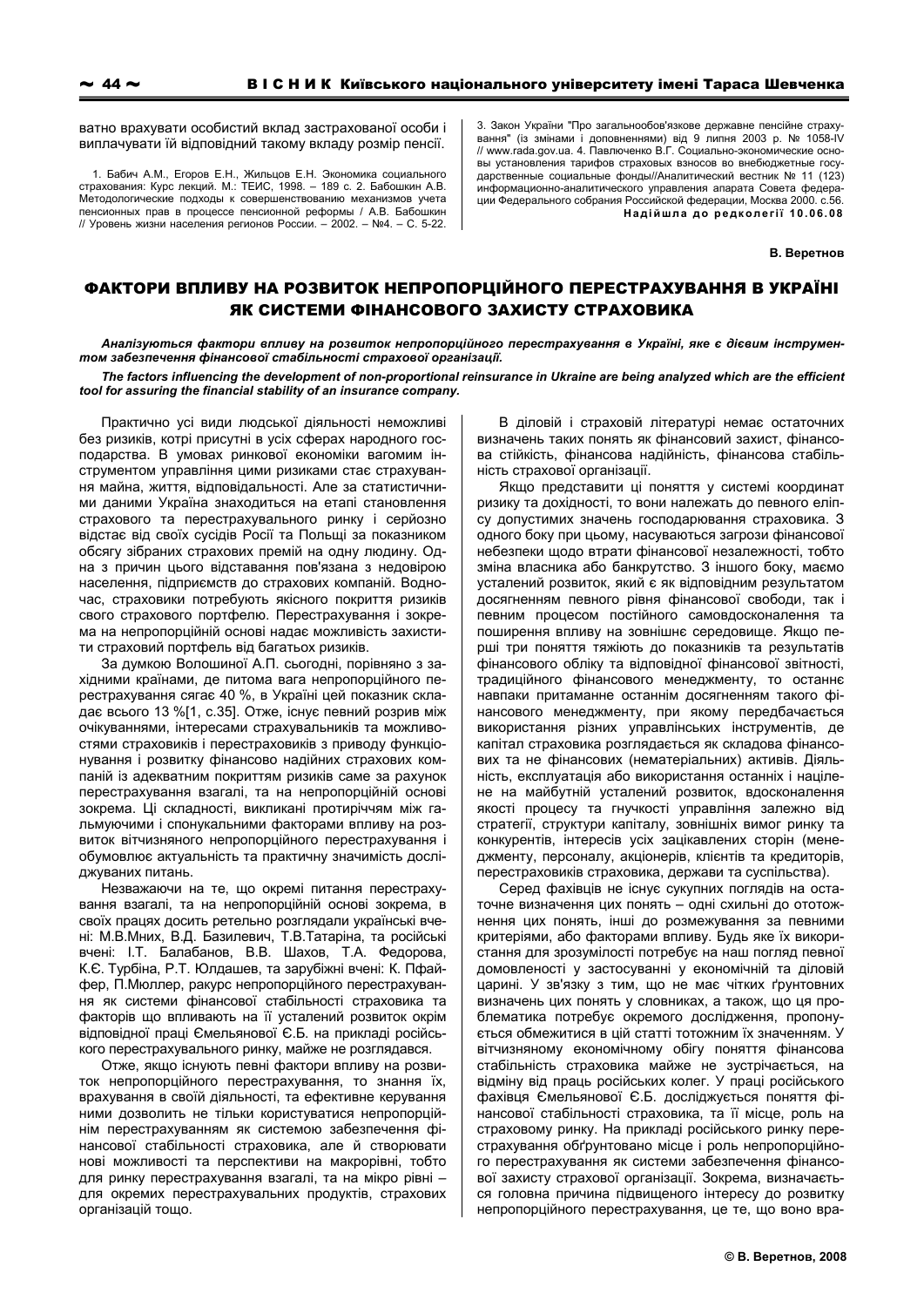ховує фінансові результати цедента, що слугує чинником фінансової стабільності страховика.

Крім цього, прискорення або гальмування чи обмеження швидкості та масштабів розвитку непропорційного перестрахування здійснюється завдяки наступним факторам:

√ непропорційне перестрахування - відносно новий метод перестрахування;

√ обмеженість інформації про значення непропорційного перестрахування;

√ законодавчі обмеження у співпраці з іноземними перестраховиками (доля в резервах, відповідний рейтинг) ускладнюють отримання необхідного досвіду;

√ вибір цедентом найчастіше простих форм перестрахування (пропорційні договори):

√ недостатня місткість вітчизняного ринку перестрахувальних послуг:

√ деякі вітчизняні перестраховики виконують роль агентів (посередників) закордонних компаній (займаються фронтінгом);

√ конкуренція між вітчизняними та іноземними перестраховиками призводить до цінового демпінгу, тобто коли увага сторін зосереджена на ціні угоди, а не на її якості;

√ технічна непідготовленість вітчизняних компаній, відсутність спеціального програмного забезпечення для здійснення котирування непропорційних договорів перестрахування;

√ окремі договори перестрахування на випадок катастрофи не укладаються;

√ проблема контролю за кумуляцією збитків в результаті одного катастрофічного збитку чи кількох послідовних збитків;

√ прив'язка усіх розрахунків до показника "страхова сума", а не "максимально можливий збиток";

√ складна політична та економічна ситуація безпосередньо впливає на страховий та перестрахувальний ринок:

√ наявність схемного перестрахування [2, с.23].

Не дивлячись на те, що ці фактори наведені стосовно російського ринку перестрахування, слід зазначити їх актуальність для вітчизняних реалій. Зовнішня оцінка перспектив російського та українського страхових ринків у західних перестраховиків в цьому контексті носить більш оптимістичний характер. Зокрема, зазначає Удо Мартінсона - член правління Швейцарського Перестрахувального товариства Swiss Re ми наголошуємо на ключових позитивних факторах впливу, котрі сприяють розвитку страхових ринків Східної Європи, зокрема таких як:

√ політична стабільність і економічне зростання:

√ лібералізація існуючого та формування нового страхового законодавства:

√ розвиток страхової моралі і реального страхового ринку;

√ формування збалансованих страхових портфелів;

- √ цінову та продуктову конкуренцію;
- √ традиційні та альтернативні канали продажу;
- √ контроль катастрофічних збитків;

адекватне структурування перестрахування;

 $\checkmark$ імпорт ноу-хау глобальних страховиків:

√ злиття та поглинання при участі іноземних страховиків [3, с.71].

Вагоме теоретичне і практичне підґрунтя глобальних перестраховиків дозволяє с позитивним настроєм сприймати ситуацію на вітчизняному ринку перестрахування. Відмінним від вітчизняного сьогодення перестрахування, фактором є підвищення питомої ваги інвестиційної складової в фінансовому результаті страховика, перестраховика. Ця тенденція зберігається останні десять років та має схильність до посилення.

Якщо раніше, основна стратегія перестрахувальних операцій містилася у придбанні та утриманні ризику на собі, то сьогодні це ще й продаж на перестрахувальному ринку або на ринку капіталів(фінансове перестрахування). У майбутньому процес інтеграції перестрахувального та інвестиційного ринків дозволить не тільки купувати, утримувати продавати, але й торгувати і отримувати на цьому зиск як від операцій арбітражу з фінансовими деривативами [4, с.262].

В українській практиці фінансову стабільність страховики забезпечують завдяки плануванню, прогнозуванню майбутньої діяльності, яка б значно перевищувала точку беззбитковості, тобто мала значний запас фінансового леверіджу. При цьому застосовується аналіз витрати-обсяг-прибуток страховика. Практична цінність аналізу беззбитковості для страховиків полягає в тому, що цей підхід дозволяє:

√ планувати кількість договорів, які необхідно укласти для забезпечення беззбиткової діяльності страховика;

√ коригувати величину та структуру страхових тарифів;

у порівнювати прибутковість (збитковість) окремих видів страхування, що дає підстави для вибору оптимального страхового портфеля;

√ планувати величину та структуру страхового портфеля;

 $\checkmark$  управляти витратами на ведення справи [5,  $c.3391$ 

Аналіз беззбитковості передбачає ключові показники: обсяг витрат, ціна послуги, а також поділ витрат на постійні і змінні.

Якщо витрати на ведення страхової справи відносяться до умовно постійних, то витрати на непропорційне перестрахування до змінних. Рівень витрат страховика в непропорційному перестрахуванні залежить від обсягу та якості покритих ризиків, тобто величини та структури страхового портфелю. Крім того, рівень витрат впливає на кінцевий фінансовий результат. З одного боку передача надлишкових премій по договорах перестрахування загрожує негативно вплинути на доходи, та спричинить дорікання з боку акціонерів. З іншого, навпаки економія по залишених на власному утриманні преміях загрожує страховику зазнавши збиток не мати можливості його компенсувати через недоотримання відшкодування від перестраховиків. Цей дисбаланс й протиріччя саме і покликано врегулювати непропорційне перестрахування.

Специфіка непропорційного перестрахування передбачає залежність частоти настання збитку від його величини. Ця обставина дозволяє розподілити відповідальність (вартість об'єкта) на кілька шарів (леєрів) однакової вартості, але з різними ймовірностями виплати страхового відшкодування.

Перший нижній шар, називається пріоритетом і його завжди утримує страховик, а вищі шари передаються на перестрахування перестраховикам. При цьому частини оригінальної страхової премії виплачуються страховиком неоднакові, тобто чим вище шар, тим менша вірогідність страхової події та розмір перестрахувальної премії [6, с.377].

Західна практика велику відповідальність у забезпеченні фінансової стабільності страховика покладає на особистість андерайтера з непропорційного перестрахування. Він приймає, утримує та продає ризик, чи торгує ним на ринку перестрахування і капіталів, виступає як самостійний суб'єкт, який оцінює ефективність своїх дій за допомогою індивідуальної збалансованої системи показників [7, с.165]. Індивідуальна система збалансованих показників дозволяє разом з організаційною збалан